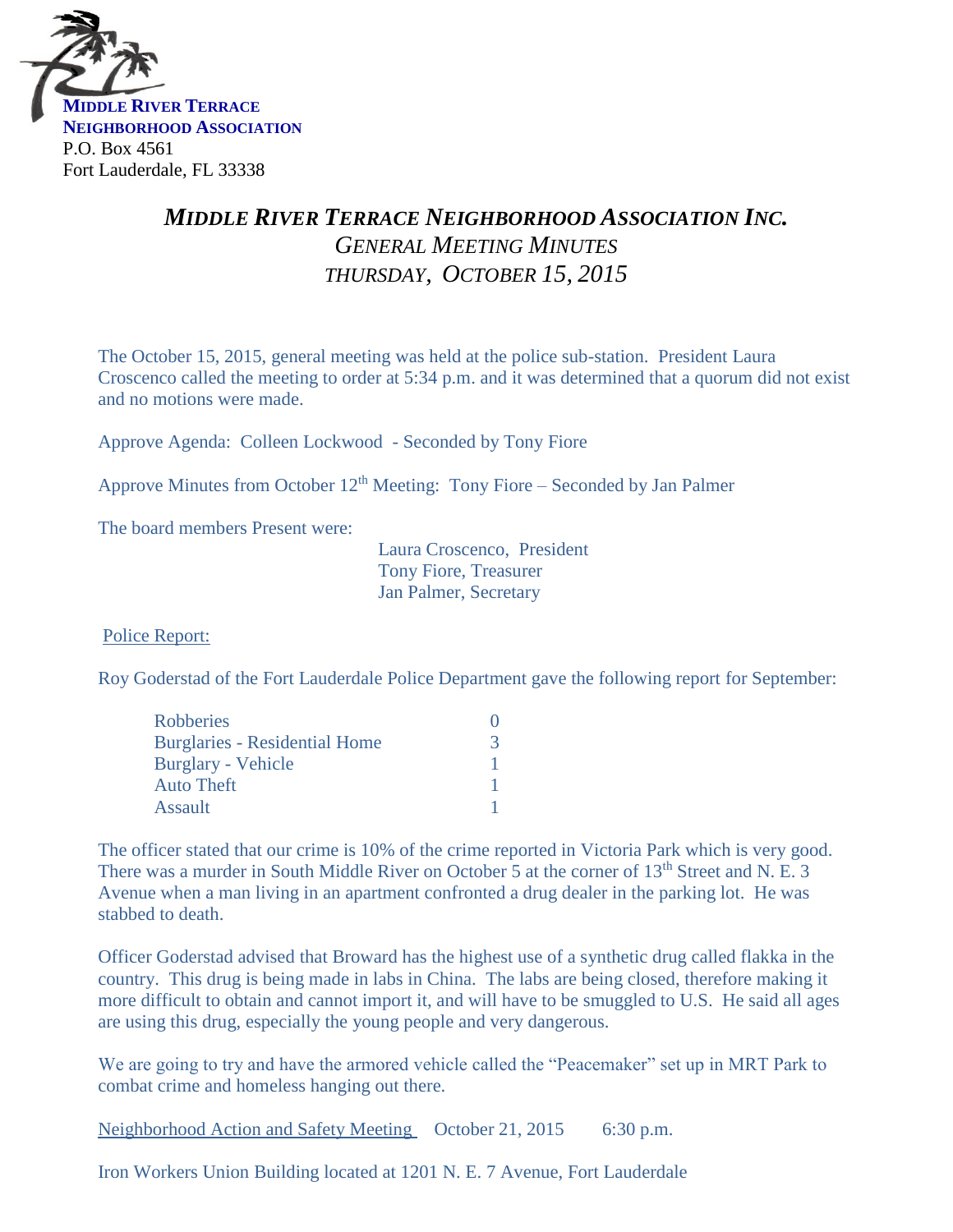All residents of surrounding neighborhoods are encouraged to attend to hear about safety.

The following report was presented by the Board Officers:

## Treasurers Report:

| Balance as of September 30, 2015 | \$5,410.13 |       |
|----------------------------------|------------|-------|
| Expenses: FPL - September        |            | 10.37 |
| Balance as of October 12, 2015   | \$5,399.76 |       |

## GYR:

Kudos to Joann Block for her dedication to this initiative. We earned \$1,325.25 this year. Joann and Laura will go on November  $17<sup>th</sup>$  at 6 p.m. to pick up the check at City Hall. A flyer was made for all GYR and amount spent on sustainable will be increased from 20% to 25% for 2015.

### Old Business:

### NewTownhouses at N. E. 17<sup>th</sup> Court :

The developers are waiting for the permit to organize the kick off meeting. As soon as the permit has been obtained, they will contact us. They have begun to bring fill to the site.

#### New Business:

Additional Social Service agency in MRT is being proposed for troubled teens, child care and people that have made poor choices. Laura has set up a meeting with Dean Trantalis on October 26 as to why MRT was blindsided and never notified of this project. Jason King, a resident and is Advocacy & Legislative Affairs Manager for the Aids Healthcare Foundation, will be attending this meeting also. Zoning will be checked, and an attempt to stop the issuance of a license will be made.

#### New Registration:

In an attempt to increase our membership, a social event is being planned at Warsaw Coffee Company for our November general meeting on November 12, 2015, at 5:30 p.m. There has been a lack of participation of our neighbors and we need to have more neighbors join and be involved.

### Dixie Highway Beautification and Safety Project:

On November 9 at our Board of Directors meeting, Laura has requested an update of the 60% technical drawings for this project. DOT will explain what has been done so far and explain the stakes we are now seeing on Dixie.

### MRT Park draft for Health Report - Active Park in our neighborhood?

Laura has requested a draft of the health report from the State and overall findings of the former Bloom's Nursery site located at MRT Park showing that it proposes no apparent risk to public health. The Department believes that the site owners only ran the nursery (the park) and does not think the adjacent property was ever part of the nursery.

Our park is what is considered a passive park. It is now time to request a change so it can be an active park. It appears that only homeless and drug dealers are using the pavilion and the park right